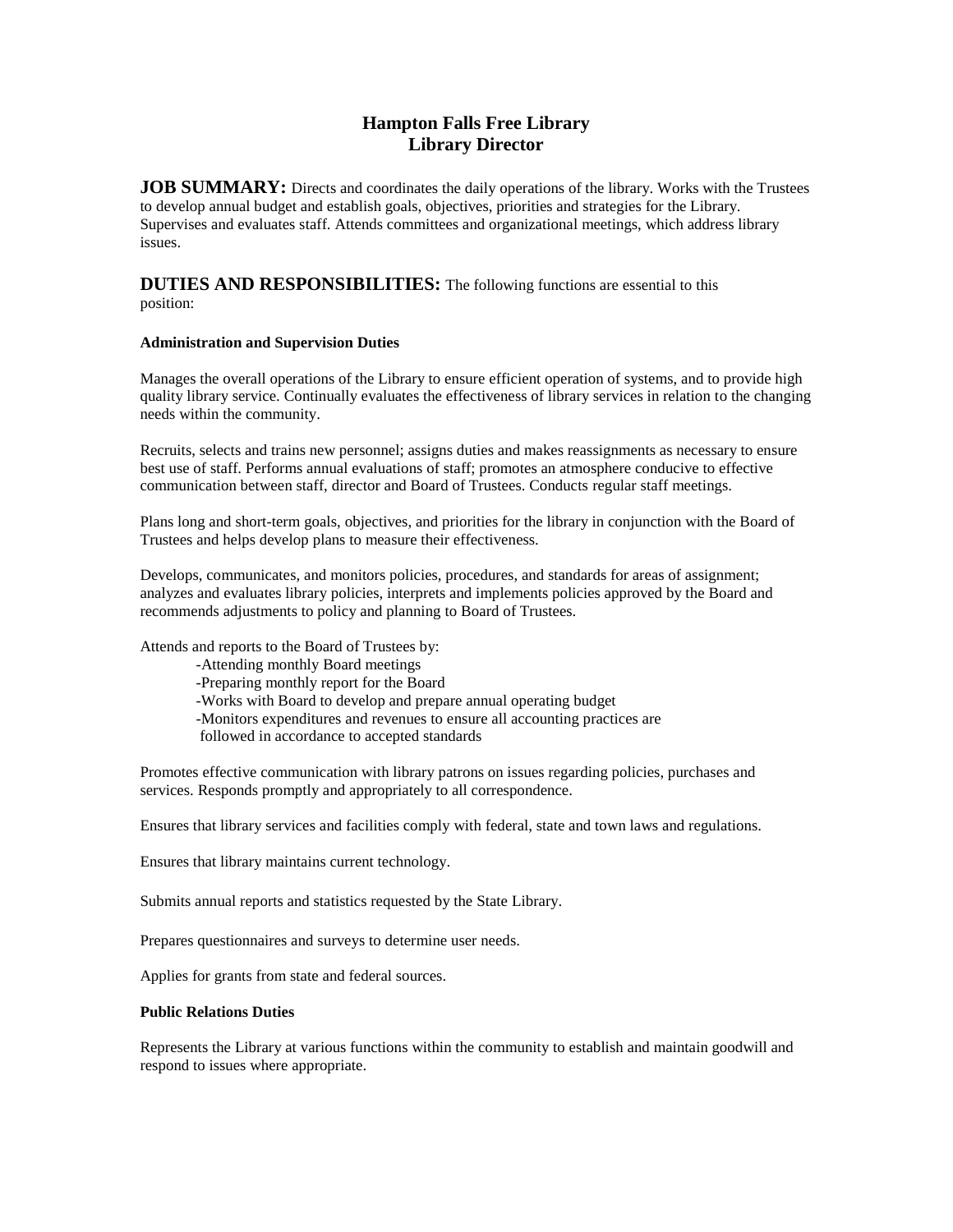Writes a regular column for the newsletter, creates press releases, and coordinates media coverage for library programs

Creates and implements a user-friendly and informative library web site

Oversees library programming for adults including scheduling presenters, securing funding, promoting programs, and evaluating programs.

Works with the Friends of the Library and provides resources and assistance as needed.

Maintains active involvement in local and state professional organizations and attends professional meetings and conferences.

Participates in Town Joint Loss Management Committee.

#### **Collection Development Duties**

Oversees the selection and collection of all books, periodicals and other media for adult services, reviews selection tools, reviews books, periodicals and items which are outdated or not used and coordinates their removal. This also includes

-Evaluating and updating Materials Selection/Collection policy

-Soliciting suggestions from staff, Trustees and users for additions to the collection

-Developing collections from donations and gifts to the library

-Selecting criteria for weeding materials from the collection and overseeing library book sales

Promotes collection through book displays, book reviews, and social media.

Coordinates in-person and online book sales.

Moderates monthly adult book discussions.

Evaluates use of electronic resources.

Catalogs books and other media prior to circulation

Conducts periodic inventory of the collection

#### **Facility Maintenance Duties**

Contracts for and oversees necessary repairs throughout the building and grounds

Oversees completion of regular maintenance procedures

Reviews need for and acquisition of necessary service contracts

Supervises the library computer system, handles equipment problems, back-up systems.

Performs other related responsibilities as necessary

Evaluates building for maximum use of space.